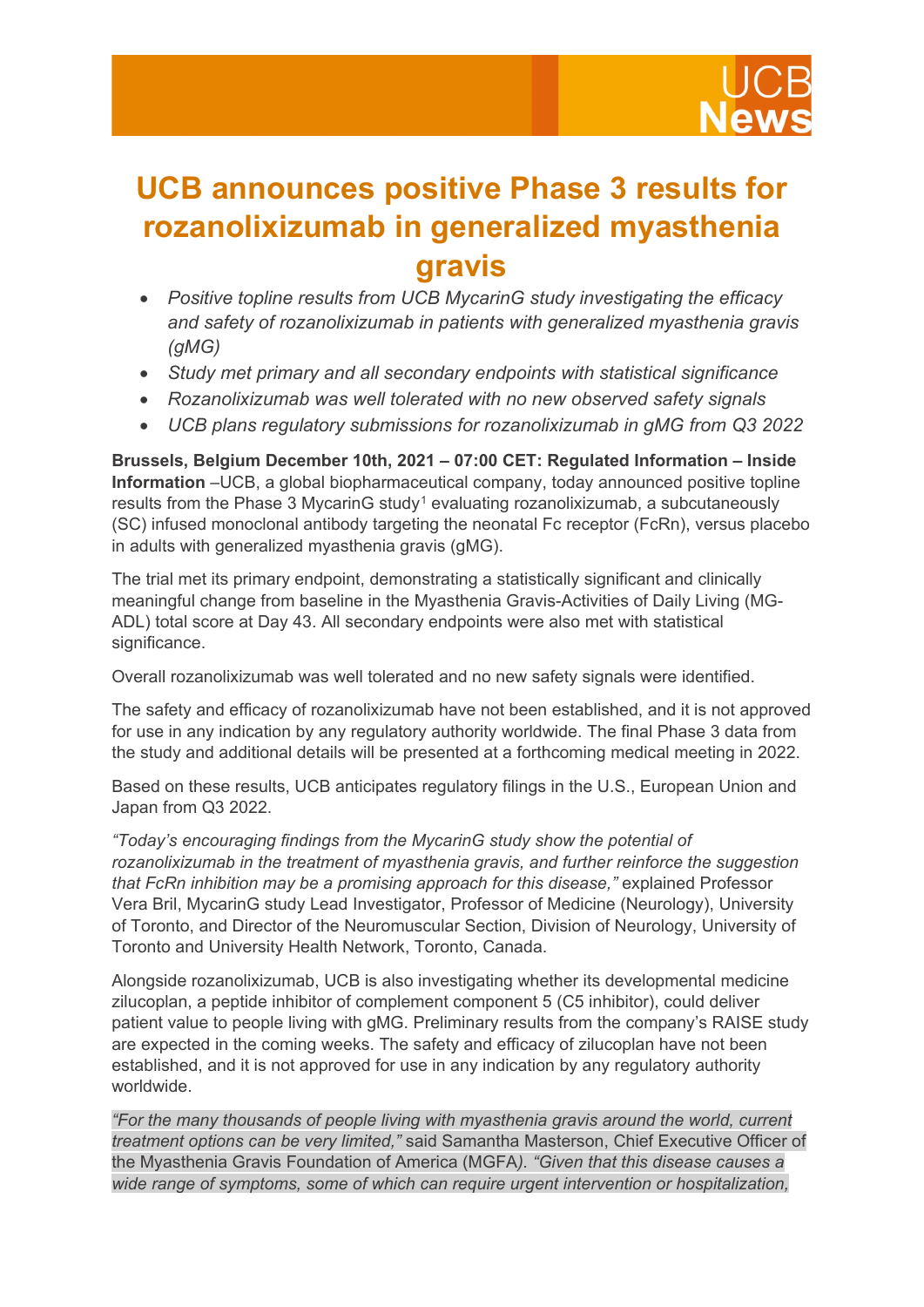

there is a critical need for new treatment options that could address the unmet needs of *patients living with myasthenia gravis."*

UCB's portfolio approach of two medicines with different but potentially complimentary mechanisms of action creates a unique opportunity for UCB to deliver choice, flexibility and impact to patients and healthcare professionals, giving them options best suited to their individual needs.

*"We are enthusiastic about these positive and clinically meaningful results, which mark a critical step forward for rozanolixizumab and UCB's commitment to delivering differentiated solutions for people living with rare diseases, such as myasthenia gravis,"* said Iris Loew-Friedrich, Executive Vice-President and Chief Medical Officer at UCB. *"In line with our ambition to deliver a portfolio of treatment options which could improve and simplify the treatment experience for patients and physicians, we are committed to bringing transformational outcomes and experiences to those in need. We wholeheartedly thank the MG community for their ongoing partnership and participation in this study."*

### **About Generalized Myasthenia Gravis (gMG)**

gMG is a rare, chronic and unpredictable auto-immune disease in which pathogenic autoantibodies can inhibit synaptic transmission at the neuro-muscular junction by targeting specific proteins on the post-synaptic membrane. This disrupts the way that the nerves can communicate with muscles. gMG can occur at any age and in any race, although previous studies have shown that women are more often impacted than men.<sup>[2](#page-5-1)</sup>

Myasthenia gravis is a rare disease impacting almost 200,000 patients in the U.S., EU and Japan.[3](#page-5-2),[4](#page-5-3) People living with gMG can experience a variety of symptoms, including drooping eyelids, double vision and difficulty swallowing, chewing and talking, as well as severe muscular weakness that can result in life threatening weakness of the muscles of respiration.<sup>[5-](#page-5-4)[8](#page-5-5)</sup>

### **About the rozanolixizumab MycarinG study[9](#page-5-6)**

The MycarinG study (NCT03971422) is a multi-center, Phase 3, randomized, double-blind, placebo-controlled study evaluating the efficacy and safety of rozanolixizumab in adult patients with gMG, with an open-label extension.

The primary endpoint for the MycarinG study is change in the Myasthenia Gravis-Activities of Daily Living Profile (MG-ADL) score, an eight-item patient-reported scale developed to assess MG symptoms and their effects on daily activities. Secondary endpoints include response rates, changes in the Myasthenia Gravis composite (MGC) score, the Quantitative MG (QMG) score, patient-reported outcomes and adverse events (AEs).

For more information about the trial, visit [https://clinicaltrials.gov/ct2/show/NCT03971422.](https://clinicaltrials.gov/ct2/show/NCT03971422)

### **About the zilucoplan RAISE study[10](#page-5-7)**

The RAISE study (NCT04115293) is a multi-center, Phase 3, randomized, double-blind, placebo-controlled study to confirm the efficacy, safety, and tolerability of zilucoplan in patients with gMG. Patients will be randomized in a 1:1 ratio to receive daily subcutaneous (SC) doses of zilucoplan or placebo for 12 weeks.

The primary endpoint for RAISE study is change from baseline to Week 12 in the Myasthenia Gravis-Activities of Daily Living (MG-ADL) score. Secondary endpoints include change in the Quantitative Myasthenia Gravis (QMG) score, the Myasthenia Gravis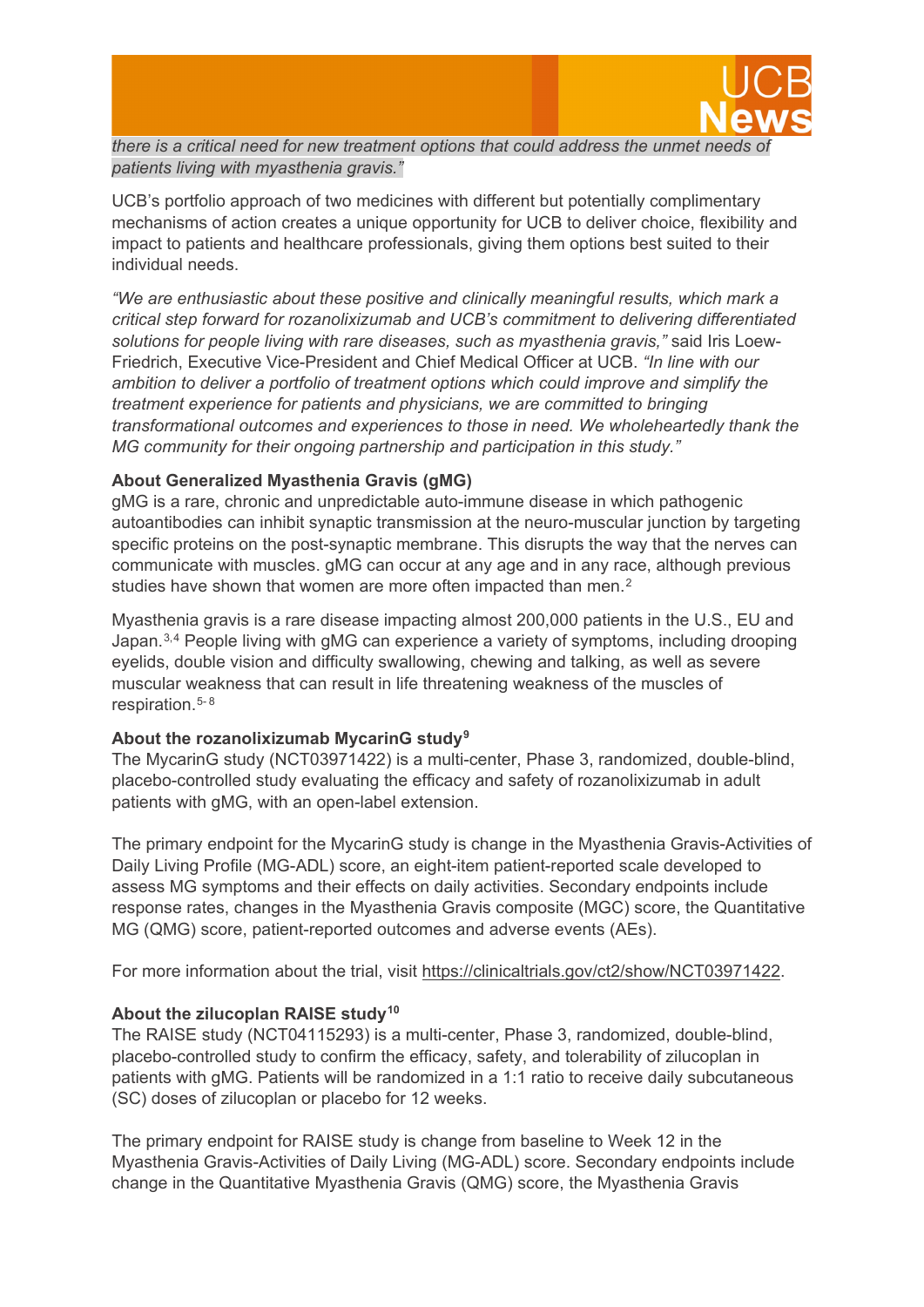

Composite (MGC) and the Myasthenia Gravis Quality of Life 15 revised (MG-QoL15r) from baseline to Week 12; the proportion requiring rescue therapy; the proportion with minimum symptom expression (MSE) (defined as MG-ADL of 0 or 1), the proportion with a ≥3-point reduction in MG-ADL and the proportion with a ≥5-point reduction in QMG, all measured at Week 12.

For more information about the trial visit [https://clinicaltrials.gov/ct2/show/NCT04115293.](https://clinicaltrials.gov/ct2/show/NCT04115293)

## **About Rozanolixizumab**

Rozanolixizumab is a SC administered, humanized monoclonal antibody that specifically binds, with high affinity, to human neonatal Fc receptor (FcRn). It has been designed to block the interaction of FcRn and Immunoglobulin G (IgG), accelerating the catabolism of antibodies and reducing the concentration of pathogenic IgG autoantibodies. [11](#page-5-8),[12](#page-5-9)

Rozanolixizumab is under clinical development with the aim of improving the lives of people with pathogenic IgG-autoantibody-driven autoimmune diseases, including gMG, primary immune thrombocytopenia (ITP), myelin oligodendrocyte glycoprotein antibody-associated disease (MOG-AD) and auto immune encephalitis (AIE) by driving removal of pathogenic IgG autoantibodies.

The safety and efficacy of rozanolixizumab have not been established and it is not approved for use in any indication by any regulatory authority worldwide.

#### **About Zilucoplan**

Zilucoplan is a once-daily self-administered SC peptide inhibitor of complement component 5 (C5 inhibitor) under clinical development by UCB in gMG. Topline results from the RAISE study, a multi-center, Phase 3, randomized, double-blind, placebo-controlled study to confirm the efficacy, safety, and tolerability of zilucoplan in subjects with gMG, are expected in H1 2022.

Further indications that are potentially addressable by zilucoplan include amyotrophic lateral sclerosis (ALS) and other tissue-based complement-mediated disorders with high unmet medical need.

Zilucoplan was selected as one of the first drugs to be tested in a multi-center ALS platform study sponsored by the Sean M. Healey & AMG Center for ALS at Massachusetts General Hospital, Boston, MA.

The safety and efficacy of zilucoplan have not been established and it is not currently approved for use in any indication by any regulatory authority worldwide.

### **About UCB in Rare Diseases**

At UCB, we don't just see patients or population sizes, we see people in need. Through decades of serving the neurology and immunology communities, we have improved lives with impactful medicines and by enhancing the social and emotional well-being of patients. As a continuation of our heritage, we are now expanding our efforts to tackle rare neurological and immunological diseases where current options offer little hope, including investigational treatments for primary ITP, gMG, MOG-AD and AIE.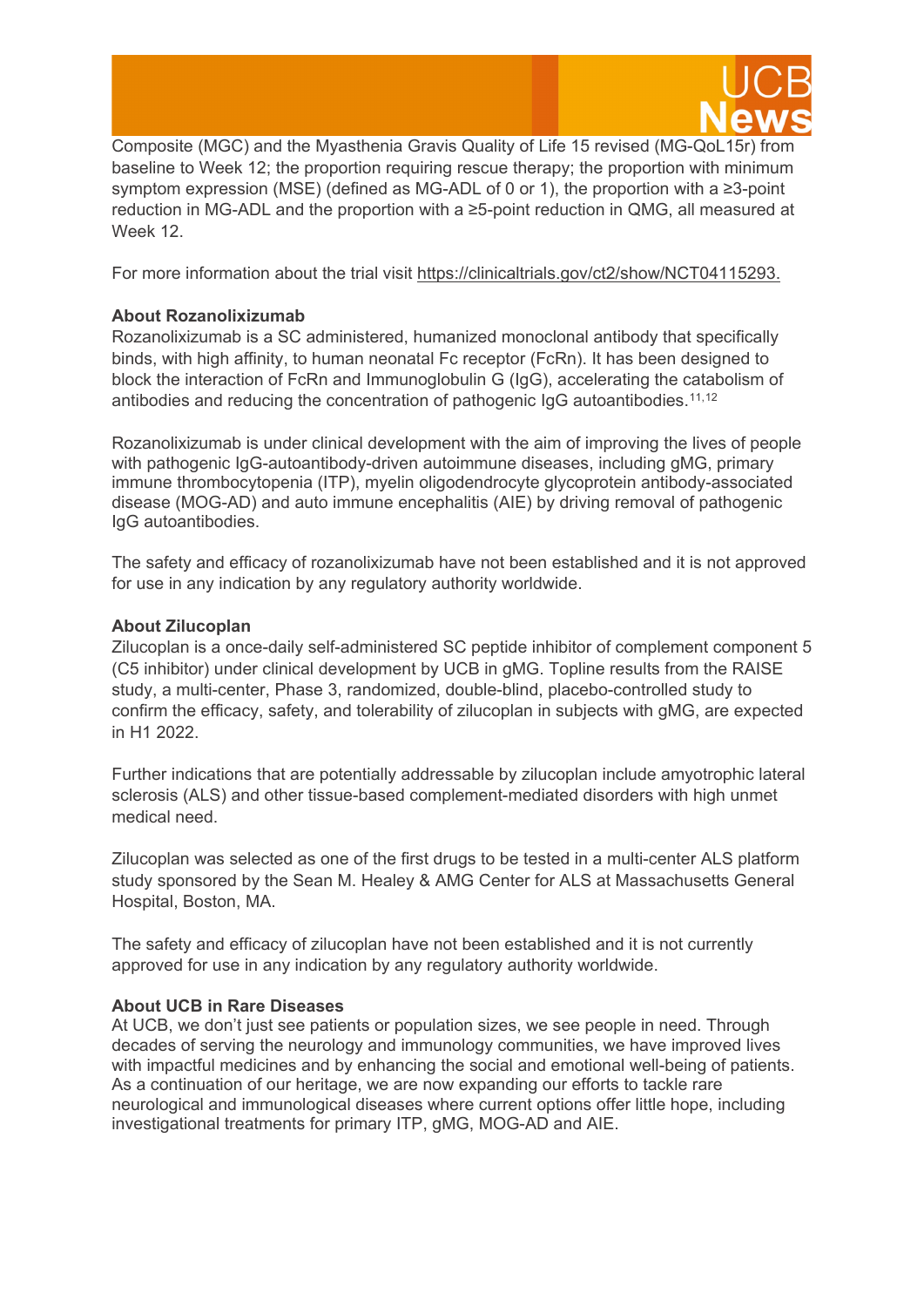

### **About UCB**

UCB, Brussels, Belgium (www.ucb.com) is a global biopharmaceutical company focused on the discovery and development of innovative medicines and solutions to transform the lives of people living with severe diseases of the immune system or of the central nervous system. With more than 7,600 people in approximately 40 countries, UCB generated revenue of €5.3 billion in 2020. UCB is listed on Euronext Brussels (symbol: UCB). Follow us on Twitter: @UCB\_news

## **For further information, contact UCB:**

### **Brand Communications**

Jim Baxter Rare Disease Communications, UCB T+32.2.473.78.85.01 [jim.baxter@ucb.com](mailto:jim.baxter@ucb.com)

## **Corporate Communications**

Laurent Schots Media Relations, UCB T+32.2.559.92.64 [Laurent.schots@ucb.com](mailto:Laurent.schots@ucb.com)

### **Investor Relations**

**Antie Witte** Investor Relations, UCB T +32.2.559.94.14 [antje.witte@ucb.com](mailto:antje.witte@ucb.com)

### **Forward looking statements UCB**

This press release may contain forward-looking statements including, without limitation, statements containing the words "believes", "anticipates", "expects", "intends", "plans", "seeks", "estimates", "may", "will", "continue" and similar expressions. These forward-looking statements are based on current plans, estimates and beliefs of management. All statements, other than statements of historical facts, are statements that could be deemed forward-looking statements, including estimates of revenues, operating margins, capital expenditures, cash, other financial information, expected legal, arbitration, political, regulatory or clinical results or practices and other such estimates and results. By their nature, such forward-looking statements are not guarantees of future performance and are subject to known and unknown risks, uncertainties and assumptions which might cause the actual results, financial condition, performance or achievements of UCB, or industry results, to differ materially from those that may be expressed or implied by such forward-looking statements contained in this press release. Important factors that could result in such differences include: the global spread and impact of COVID-19, changes in general economic, business and competitive conditions, the inability to obtain necessary regulatory approvals or to obtain them on acceptable terms or within expected timing, costs associated with research and development, changes in the prospects for products in the pipeline or under development by UCB, effects of future judicial decisions or governmental investigations, safety, quality, data integrity or manufacturing issues; potential or actual data security and data privacy breaches, or disruptions of our information technology systems, product liability claims, challenges to patent protection for products or product candidates, competition from other products including biosimilars, changes in laws or regulations, exchange rate fluctuations, changes or uncertainties in tax laws or the administration of such laws, and hiring and retention of its employees. There is no guarantee that new product candidates will be discovered or identified in the pipeline, will progress to product approval or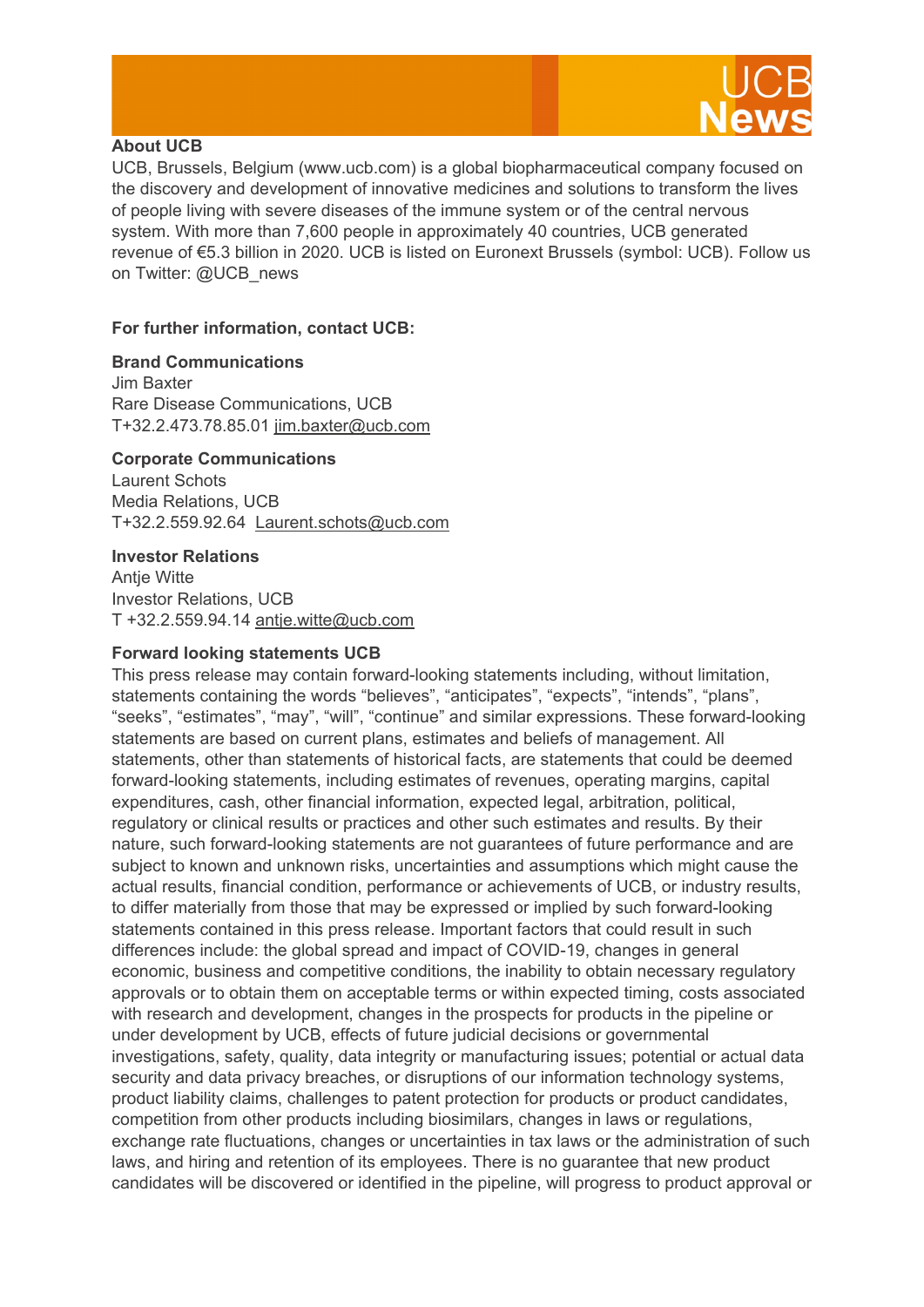

that new indications for existing products will be developed and approved. Movement from concept to commercial product is uncertain; preclinical results do not guarantee safety and efficacy of product candidates in humans. So far, the complexity of the human body cannot be reproduced in computer models, cell culture systems or animal models. The length of the timing to complete clinical trials and to get regulatory approval for product marketing has varied in the past and UCB expects similar unpredictability going forward. Products or potential products which are the subject of partnerships, joint ventures or licensing collaborations may be subject to differences disputes between the partners or may prove to be not as safe, effective or commercially successful as UCB may have believed at the start of such partnership. UCB' efforts to acquire other products or companies and to integrate the operations of such acquired companies may not be as successful as UCB may have believed at the moment of acquisition. Also, UCB or others could discover safety, side effects or manufacturing problems with its products and/or devices after they are marketed. The discovery of significant problems with a product similar to one of UCB's products that implicate an entire class of products may have a material adverse effect on sales of the entire class of affected products. Moreover, sales may be impacted by international and domestic trends toward managed care and health care cost containment, including pricing pressure, political and public scrutiny, customer and prescriber patterns or practices, and the reimbursement policies imposed by third-party payers as well as legislation affecting biopharmaceutical pricing and reimbursement activities and outcomes. Finally, a breakdown, cyberattack or information security breach could compromise the confidentiality, integrity and availability of UCB's data and systems.

Given these uncertainties, you should not place undue reliance on any of such forwardlooking statements. There can be no guarantee that the investigational or approved products described in this press release will be submitted or approved for sale or for any additional indications or labelling in any market, or at any particular time, nor can there be any guarantee that such products will be or will continue to be commercially successful in the future.

UCB is providing this information, including forward-looking statements, only as of the date of this press release and it does not reflect any potential impact from the evolving COVID-19 pandemic, unless indicated otherwise. UCB is following the worldwide developments diligently to assess the financial significance of this pandemic to UCB. UCB expressly disclaims any duty to update any information contained in this press release, either to confirm the actual results or to report or reflect any change in its forward-looking statements with regard thereto or any change in events, conditions or circumstances on which any such statement is based, unless such statement is required pursuant to applicable laws and regulations.

Additionally, information contained in this document shall not constitute an offer to sell or the solicitation of an offer to buy any securities, nor shall there be any offer, solicitation or sale of securities in any jurisdiction in which such offer, solicitation or sale would be unlawful prior to the registration or qualification under the securities laws of such jurisdiction.

**Job code:** GL-N-RZ-MG-2100009 **Date of preparation:** 09 December 2021